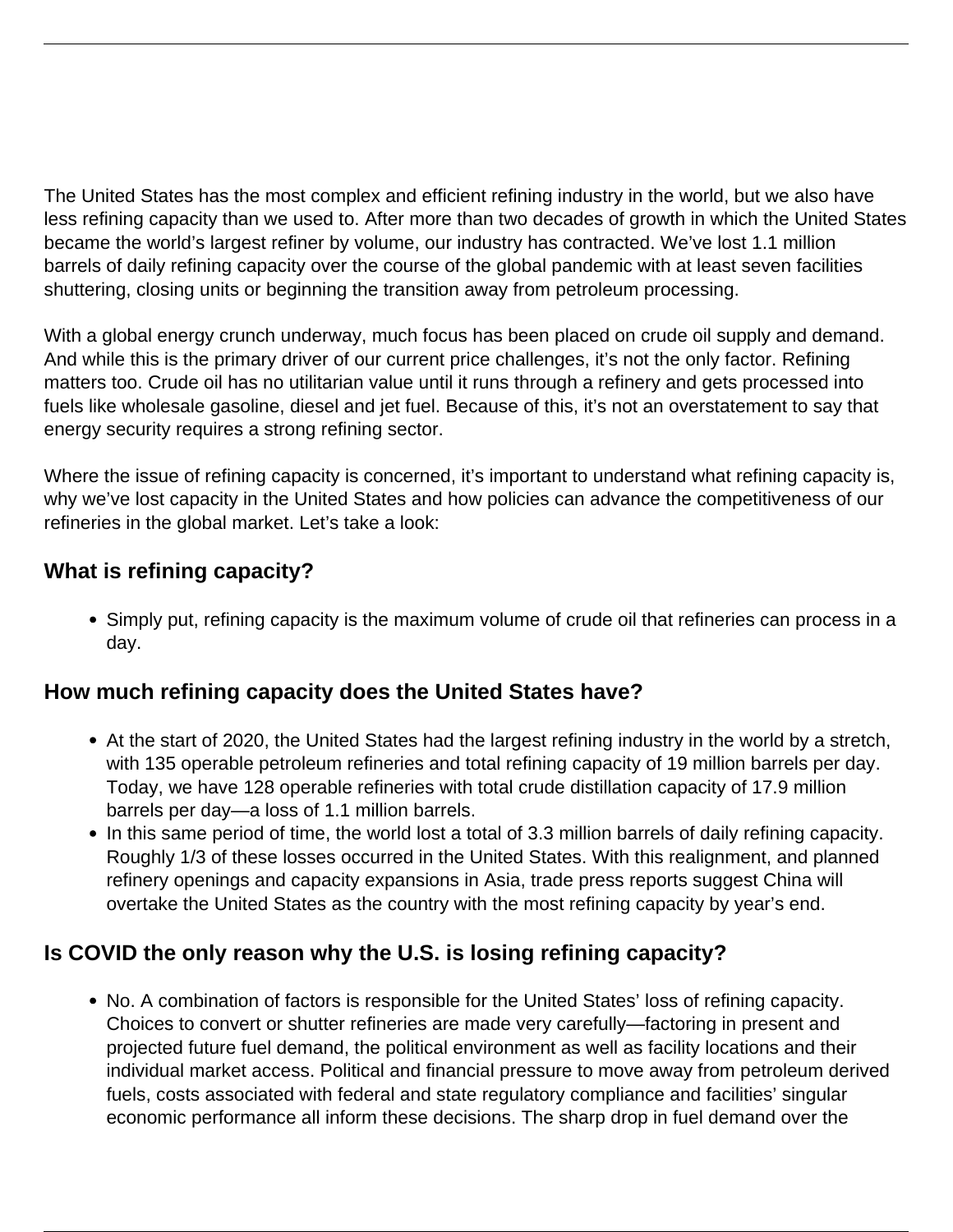course of the pandemic certainly sped up the timeframe for refining contractions, closures and transitions, but many of these moves were already planned or underway, something [Chevron](https://www.fool.com/investing/2022/06/05/chevrons-ceo-says-no-more-us-oil-refineries-what-s/) [CEO Mike Wirth acknowledged](https://www.fool.com/investing/2022/06/05/chevrons-ceo-says-no-more-us-oil-refineries-what-s/) in a recent interview.

Refining is a long-view industry. Facility closures and transitions are not knee-jerk decisions, and they were never intended to be undone. They are meticulously reasoned and based on far more than short-term, transitory data.

#### **Is it possible to reverse closures and quickly restart facilities?**

- No. Lost capacity cannot be restored with the flip of a switch. We don't just have 1.1 million barrels of daily capacity sitting there idle and ready to go back into production. More than half of the refining capacity lost in the United States over the past couple years is in the process of being transitioned to full-time renewable fuel production or it's being dismantled.
- Even if that wasn't the case, reopening a refinery is a major effort. It would require significant lead time to inspect machinery and attain necessary operating permits. Staff would need to be reassembled and/or recruited and trained. And the facilities themselves would need to be reintegrated with supply chains. A hypothetical restart is not a quick-turn project, and the investment cannot be based on short-term data.

## **How is lost refining capacity affecting fuel prices and production?**

- Less refining capacity means less maximum fuel production globally. As a result of tighter supply, fuel purchasers are willing to pay more for refined products. They have increased bids to buy and secure finished fuel which has pushed prices up throughout the global market.
- In regions that have been most affected by refining capacity losses—such as the U.S. West Coast and Mid-Atlantic—the loss of local petroleum fuel production is contributing to higher prices and affecting regional demand for imports of gasoline, diesel and jet fuel from the global market. Because of infrastructure limitations and an uncompetitive shipping environment, economic access to domestic crude oil and refined products is limited.
- Even with less capacity, United States refiners are working around the clock to produce fuel for consumers. Our refining sector is unmatched in terms of utilization. Nationally, and even with some regions undergoing planned facility maintenance, American refiners are running at 93% capacity. Along the Gulf Coast, utilization is 95%, and on the East Coast, 98%.

## **What does lost capacity say about the future of liquid fuels?**

- In much of the world, demand for liquid fuels is almost back to pre-pandemic levels. Refining capacity is not. This mismatch has created a shortfall in refined product that has been exacerbated by the sudden decrease in oil and refined product from Russia and China's decision to stop contributing fuel to the global market. New capacity is coming, though it is intended to [satisfy demand growth in Asia, the Middle East and Africa](https://www.eia.gov/outlooks/ieo/consumption/sub-topic-01.php), rather than replace what's recently been lost. In these markets, roughly three million barrels of new daily capacity will come online by the end of 2022, with an additional 1.3 million barrels per day to follow in 2023.
- Capacity expansions at existing refineries—rather than new facility construction—are underway in the United States as well, primarily aimed at increasing refinery throughput of U.S. light sweet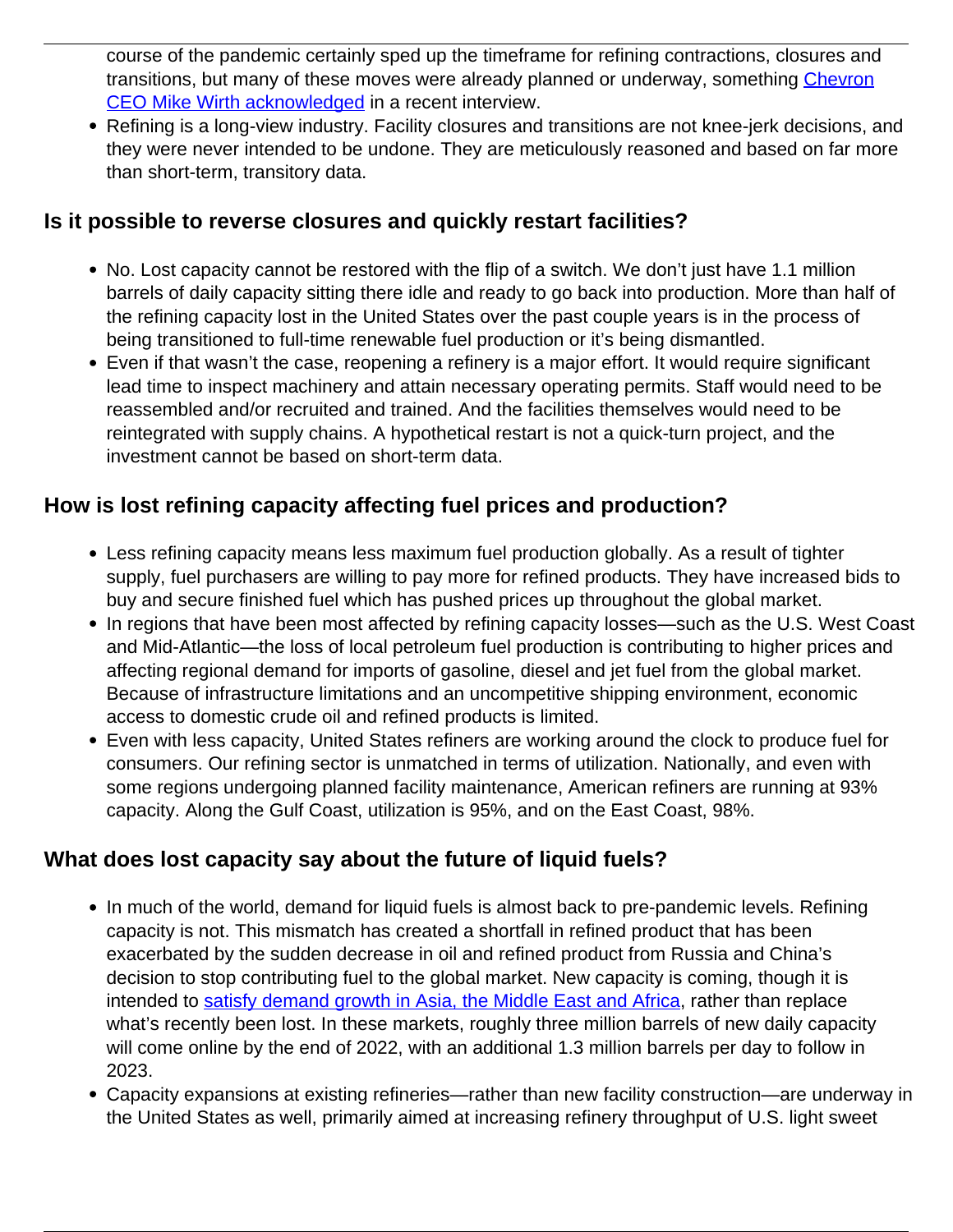crude oil.

The U.S. refining sector has experienced significant capacity losses over the last few years for reasons beyond COVID, though the pandemic certainly did fast-track decisions to repurpose or shutter facilities. Restarting those facilities is not an option in most cases as they have already been dismantled, converted or are in the conversion process. In other cases, returning idled capacity to safe operation would be so labor intensive and time consuming that any market impact would be years out.

Refiners remain focused **on maximizing the production of fuels** from our operable facilities, ensuring that the capacity we do have is **running efficiently and cost effectively to supply U.S. consumers** and meet global energy demand.

The Biden Administration has an immediate opportunity to support refiners by offering a rational and achievable Renewable Fuel Standard rule for 2023 and future years. Refineries are the ones responsible for paying for RFS compliance. When government sets yearly RFS standards that are too aggressive and out-of-touch with consumer demand for gasoline and domestic advanced biofuel production, compliance costs for the program go up. Right now, the RFS is adding about 20-cents to the cost of every gallon of wholesale gasoline and diesel manufactured in the United States. The Biden Administration can fix this by modernizing U.S. fuel policies and setting workable RFS standards for the years ahead. Every gallon of U.S. gasoline and diesel will reflect the impact.

//-->

Print as PDF:

Media Contact:

Ericka Perryman

[media@afpm.org](mailto:media@afpm.org)

[202.457.0480](tel:202.457.0480)

About AFPM:

The American Fuel & Petrochemical Manufacturers (AFPM) is the leading trade association representing the makers of the fuels that keep us moving, the petrochemicals that are the essential building blocks for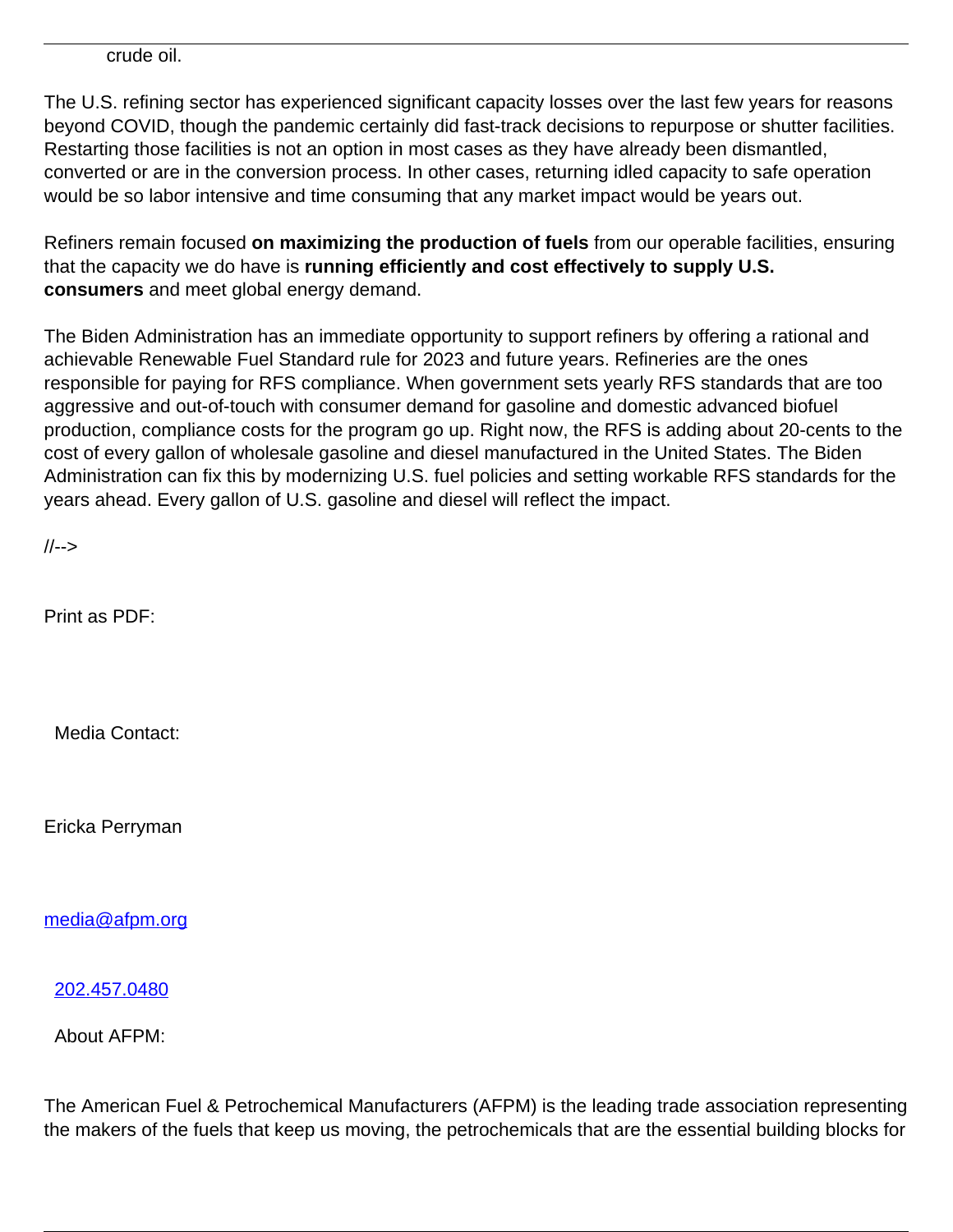modern life, and the midstream companies that get our feedstocks and products where they need to go. We make the products that make life better, safer and more sustainable — we make progress.

| <b>Topics</b>                              |
|--------------------------------------------|
| <b>Disruptions</b>                         |
| <b>Maintenance</b>                         |
| <b>Operations</b>                          |
| <b>Fuel Products</b>                       |
| <b>Fuel Policy</b>                         |
| <b>Jobs &amp; Careers</b>                  |
| <b>Markets &amp; Supply</b>                |
| <b>U.S. Resources</b>                      |
| <b>Global Markets</b>                      |
| <b>Transportation &amp; Infrastructure</b> |
| <b>Prices</b>                              |
| <b>Reserves</b>                            |
| <b>Trade</b>                               |

Tags

[Critical Infrastructure](/tag/critical-infrastructure)